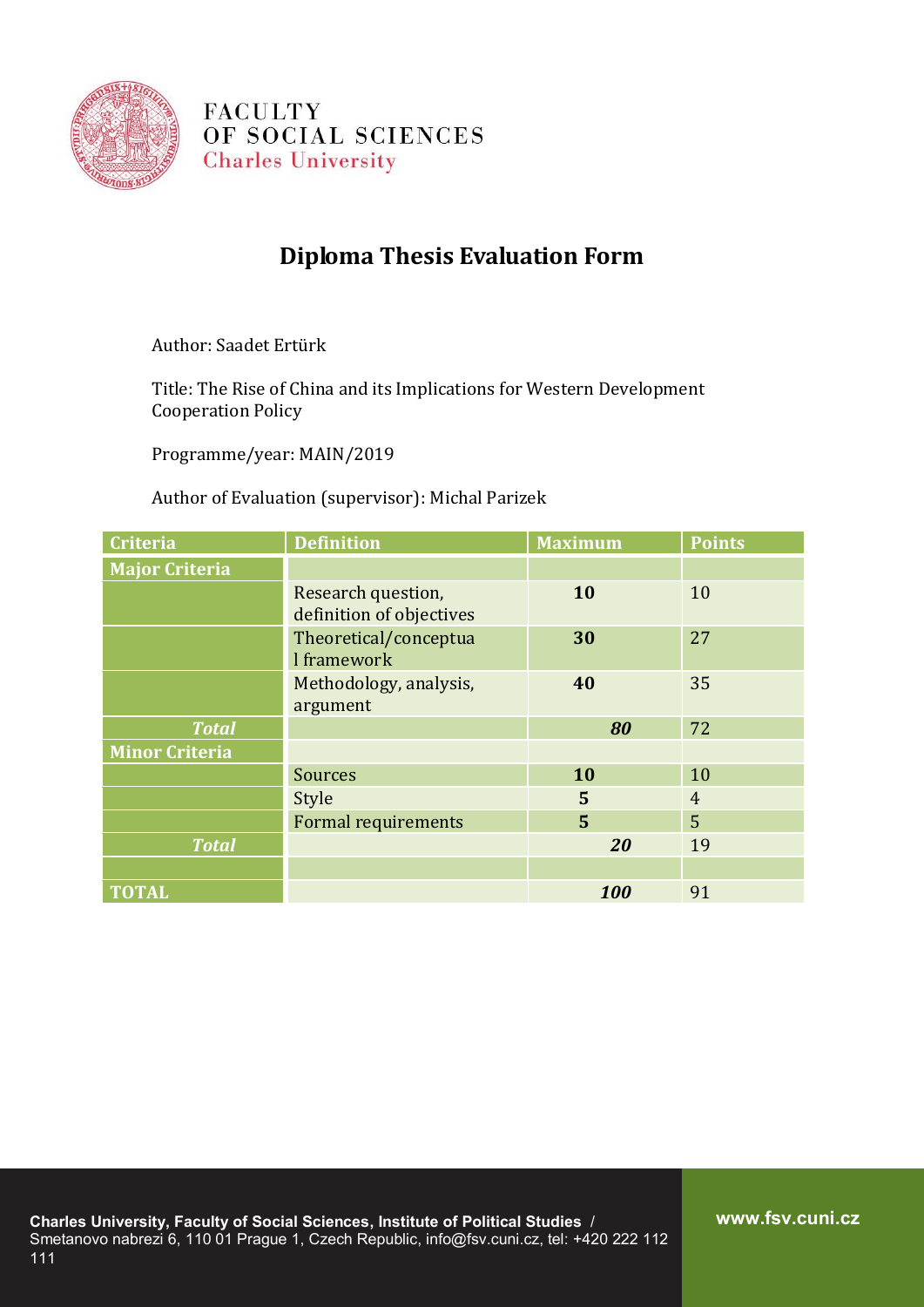

**FACULTY** OF SOCIAL SCIENCES **Charles University** 

## **Evaluation**

Major criteria:

This is a strong and interesting master theses on a highly important and yet still understudied topic of foreign aid, in particular the possible changes in foreign aid practices of OECD DAC members in the light/under the pressure of aid activity of China in Sub-Saharan Africa. The thesis has a fairly well defined set of questions and hypotheses, where in particular H1 (expectation of increased OECD DAC members' aid in response to increased Chinese aid) is clearcut and worthy of serious testing. H2 and H3 are slightly less developed but still meaningful.

The thesis presents a very elaborate and thorough literature review and (as mentioned above) a fairly comprehensive theoretical discussion. The analytical part is somewhat weaker than it could be. The results could be presented and interpreted with more confidence. I am not sure about the setup of the test for H2, where democracy is included as a set of factors rather than a continuous variable to be interacted with Chinese aid. I am also not sure about to what extent a FE estimation is suitable for this topic, given the prominence of essentially time-invariant factors for aid allocation. However, I should highlight that in terms of analytical techniques (panel regression with RE and FE effects), the thesis goes a long way beyond the usual skill set of students of IR at Charles University. So I very much appreciate Saadet's readiness to carry out a panel regression analysis, without apparent big flaws.

While the statistical analysis could be somewhat stronger (but again bearing in mind that the thesis uses intermediate/more advanced techniques), the thing I most appreciate on the thesis is its rich description of the otherwise quite complex topic. This is achieved both thanks to systematic empirical data and, most importantly, thanks to a very robust, exceptionally comprehensive work with the existing studies. This is something to be very much applauded.

Minor criteria:

The text is generally well written and clear, with only occasional language mistakes.

**www.fsv.cuni.cz**